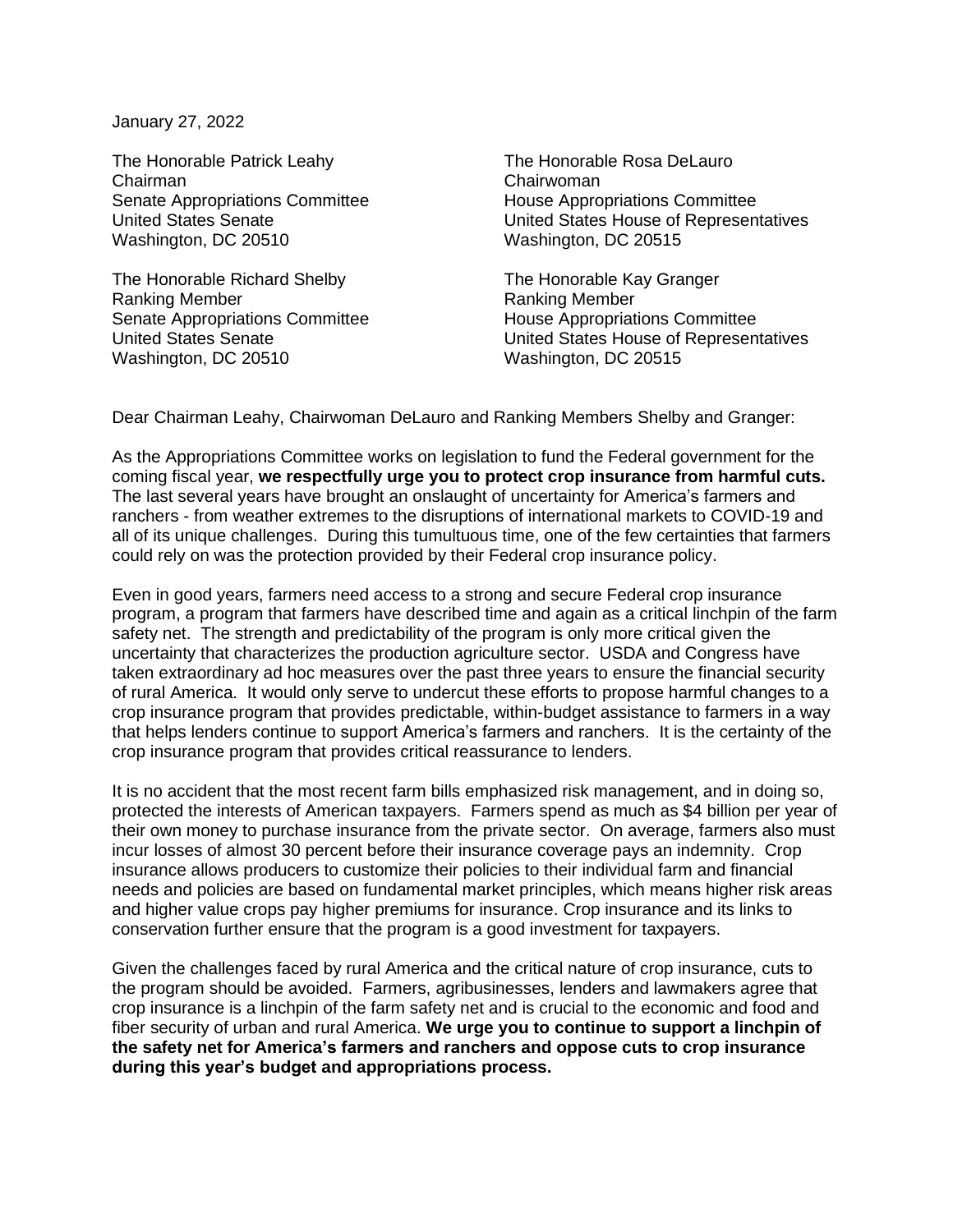Sincerely,

Agricultural Retailers Association American Association of Crop Insurers American Bankers Association American Farm Bureau Federation American Farmland Trust American Malting Barley Association American Property Casualty Insurance Association (APCIA) American Seed Trade Association American Sesame Growers Association American Society of Farm Managers and Rural Appraisers American Soybean Association American Sugar Alliance American Sugar Cane League American Sugarbeet Growers Association Association of Equipment Manufacturers Corn Refiners Association Crop Insurance and Reinsurance Bureau Crop Insurance Professionals Association Ducks Unlimited Environmental Defense Fund Farm Credit Council Independent Community Bankers of America Independent Insurance Agents & Brokers of America National Association of Mutual Insurance Companies National Association of Professional Insurance Agents National Association of State Departments of Agriculture National Association of Wheat Growers National Barley Growers Association National Corn Growers Association National Cotton Council National Council of Farmer Cooperatives National Crop Insurance Services National Farmers Union National Grain and Feed Association National Milk Producers Federation National Oilseed Processors Association National Peach Council National Potato Council National Sorghum Producers National Sunflower Association Organic Trade Association Panhandle Peanut Growers Association Pheasants Forever Quail Forever Reinsurance Association of America Rural & Agriculture Council of America Southwest Council of Agribusiness U.S. Apple Association U.S. Canola Association